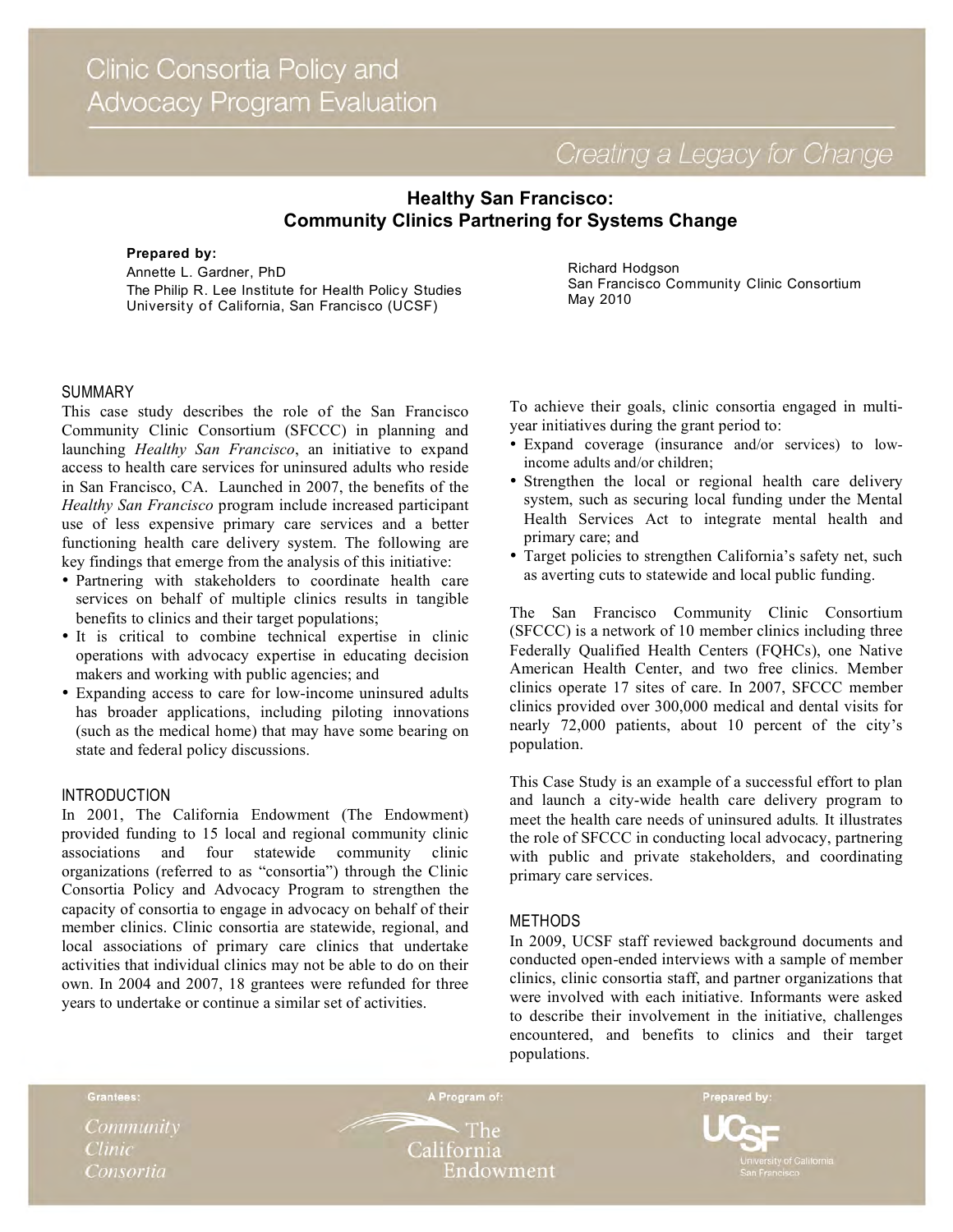# **FINDINGS**

ISSUE: ACHIEVING UNIVERSAL COVERAGE FOR LOW-INCOME ADULTS Universal coverage has been a long-time policy goal of San Francisco. In 1998, the City passed *Measure J: Universal Health Care Declaration of Policy City of San Francisco* to expand health insurance coverage and access to primary care to uninsured San Franciscans. This was followed by several ordinances to expand health insurance coverage to children, young and low-income parents, employees of city and county contractors, and the uninsured. However, gaps remained and an estimated 73,000 people were uninsured in 2005.

### PROMISING SOLUTION: ONGOING AND ACTIVE INVOLVEMENT

SFCCC has long focused on increasing public awareness of the uninsured and shoring up the City's health care safety net, including supporting local policies to expand funding to clinics and launching new programs to increase access to care for San Francisco's vulnerable populations, such as the homeless. It was a natural partner for developing viable solutions to covering uninsured adults, many of who were already being seen by SFCCC's member clinics. In early 2005, SFCCC worked with Supervisor Tom Ammiano to develop a proposal to provide city funding to cover 56,000 working uninsured San Franciscans. In early 2006, SFCCC staff worked with Mayor Newsom's Planning Council to develop a defined benefits health coverage proposal that relied heavily on community health center prevention and primary care services. Mayor Newsom unveiled his framework, the *Mayor's Universal Health Care Plan* to provide care to San Francisco's uninsured residents. Later that year, SFCCC co-sponsored a press conference announcing the defined benefits planning committee and proposal for a supplemental \$51.6 million in City funding for the City's health care system, including \$3 million for community clinics.

In 2006, the City passed the *San Francisco Health Care Security Ordinance*, which included an employer mandate or shared responsibility spending requirement and an affordable citywide *Health Access Program* to provide lowcost primary care services. It is not a health insurance program and its intent is to provide comprehensive health care services to San Francisco's medically indigent population who are ineligible for public insurance programs, such as Medi-Cal.

Stakeholders involved in the planning of the *Health Access Program* had to tackle the tough issues of coordinating the City's health care safety net providers, attracting and enrolling a diverse patient population, and developing a sustainable financing mechanism. SFCCC was an active player, participating in multiple committees, involving clinic leadership, and providing data analysis on the benefit package and eligible populations. SFCCC staff and representatives from SFCCC member clinics participated on the Planning Council as well as the data, behavioral health services and One-e-App communications/marketing committees. SFCCC also established an oversight committee with the San Francisco Department of Public

Health (SFDPH) and the San Francisco Health Plan (Medi-Cal managed care plan) to ensure that SFCCC member clinics would be included in the program. *Healthy San Francisco* was launched July 2, 2007 at one SFCCC member clinic—North East Medical Services (NEMS)—and a City clinic. NEMS reported enrolling 900 uninsured residents in the first month. The other seven SFCCC clinics launched in September 2007 and by July 2008 eight SFCCC member clinics were participating in *Healthy San Francisco*.

### MAJOR MILESTONES: SFCCC RISES TO THE OPPORTUNITY

SFCCC played a key role in achieving full program operation. *Healthy San Francisco* was a major departure from the way in which health care services had been provided and received. Because of the program's complexity, an incremental approach to implementation was adopted, such as enrolling a sub-set of the target population first. A key milestone was to coordinate a fragmented delivery system and develop a public/private safety net partnership involving public health services and community based non-profit services. Additionally, enrollment for *Healthy San Francisco* occurs at all the sites where care is delivered and eligible participants may retain a clinic where they are current patients. SFCCC worked with clinics to adopt One-e-App, a web-based eligibility determination and enrollment system that can also screen for other programs, such as Medi-Cal. Each clinic has maintained One-e-App at its site. SFCCC tracks the deliverables reported monthly by clinics – number of new enrollments and enrollments maintained.

SFCCC also serves as the fiscal agent and negotiates the total funding for member clinics with the City. In turn, SFCCC negotiates individual contracts with each clinic or a base amount plus an additional amount based on patient volume. In FY 2007, it secured \$1.4 million for the first year of clinic participation in *Healthy San Francisco*. It almost doubled this amount—\$2.9 million—for FY 2008 and 2009. (The total program cost for FY 2008-09 was \$126 million.) Last, SFCCC knowledge of clinic target populations and how they relate to the program is critical for facilitating enrollment and proper utilization of services. SFCCC administers a contract for participating clinics to fund the enrollment and maintenance of enrollment in community clinics.

*Healthy San Francisco* has been SFCCC's primary local activity for the last two years. Upwards of three SFCCC staff were involved on a part-time basis during the planning stage, including committee participation. During the implementation stage, additional funding (\$2.9 million from the City) and staffing were required to conduct enrollment and eligibility activities, such as clinic training. Funding from patient care is provided from traditional clinic sources, such as Expanded Access to Primary Care (EAPC) funding and private funding.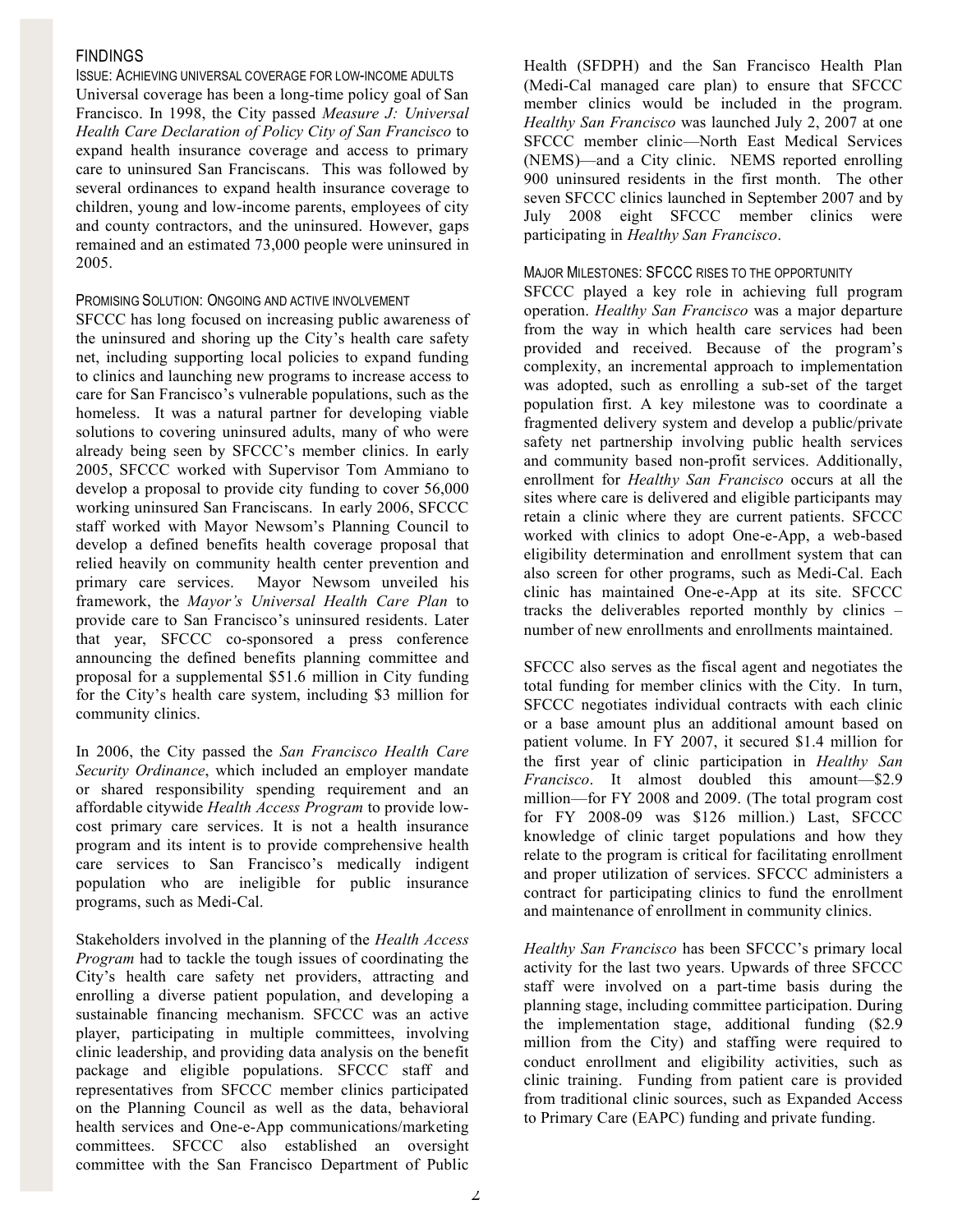*Partnerships and collaborations:* Political support provided the initial impetus for change, followed by broadbased participation on many committees. Participating individuals and organizations cut across many sectors, such as health care providers, public health, employers, consumers, and labor. While SFCCC was one of many partners, it was the primary voice on behalf of non-City community clinics. The SFDPH developed the proposal to organize the program's primary care medical homes and took a leadership role in transforming the core principals of coverage for the uninsured, identifying new funding sources, and coordinating care into a viable program. The San Francisco Health Plan, a Medi-Cal managed care plan, is the third party administrator. Other providers, including California Pacific Medical Center, Sister Mary Philipa, Chinese Health Care Association, and St. Francis, are key partners. In 2009, Kaiser Permanente agreed to enroll 3,000 people in to the Program.

*Overcoming challenges:* SFCCC has been successful in securing funding for all member clinics. However, SFCCC and member clinics have been challenged by higher-thananticipated costs of implementation, such as the training and adoption of One-e-App by member clinics. Moreover, there is a requirement that each clinic must meet 85 percent of its enrollment target over the course of the year. A participant can enroll, have his or her services covered, be disenrolled, such as for eligibility reasons, and then reenroll at the next visit. Disenrollments are subtracted from enrollments and the clinic loses money and is at risk for not reaching its enrollment target.

Another challenge has been getting the population served to participate in the medical home model. Prior to implementation, patients could go to any clinic whenever they wanted. People still want the option to go somewhere else and not wait for their appointment. In most cases, patients will be redirected to their medical home if it is not an emergency situation. Last, coordinating IT is an ongoing process – not all of the systems talk to one another.

### ACCOMPLISHMENTS AND BENEFITS

As of March 2010, there were 51,541 participants enrolled in *Healthy San Francisco*, suggesting the program is making significant inroads in achieving its goal of reducing the estimated 60,000 uninsured adults. The short and longterm outcomes of SFCCC's involvement in the planning and implementation of *Healthy San Francisco* include:

*Expanded SFCCC advocacy capacity: Healthy San Francisco* was an opportunity for SFCCC to build on its involvement in local safety net initiatives. Second, SFCCC expanded its policy expertise by focusing on access to care for uninsured adults, a hard-to-solve policy issue.

*Increased policymaker awareness of safety net and clinic policy issues***:** SFCCC's committee involvement "put it on the map" and increased the visibility of its experience with public/private partnerships. Moreover, SFCCC's strong connections with San Francisco's leadership—the Board of Supervisors and the Mayor—helped to increase decision maker awareness of the role of clinics in meeting the needs of the uninsured. Last, the program attracted a lot of media attention and SFCCC fielded inquiries from across the nation.

*Increased policymaker support of safety net and clinic policy issues*: The City has maintained its financial and political commitment to *Healthy San Francisco* and has increased the funding to the program despite a budget shortfall. The program has great political currency and city decision makers have gone to great lengths to hold up *Healthy San Francisco* as a model for national health care reform.

*Strengthened clinic operations:* While many program participants were already receiving services from SFCCC member clinics, clinics are playing a larger role in linking these people to an integrated system of care. SFCCC member clinics have gained expertise in using One-e-App to enroll participants as well as track patients, including visits to multiple clinics by patients. Each clinic has its own CAA(s) depending on the size of its patient population that also enrolls people in other programs. Last, as medical homes, clinics are able to reduce duplication of services, monitor patient use of services, and improve coordination of services with other providers, such as San Francisco General Hospital.

*Clinic Experience: North East Medical Services (NEMS).* One of the first two clinics to participate in *Healthy San Francisco*, NEMS provides services to approximately 11,975 program participants at four clinic sites. About 25 percent (3,001) of these patients were patients who had no prior visits to the clinic in two years. Due in part to the increase in patients, NEMS is expanding its facilities and has opened a new clinic site in 2009 and added more primary care providers. The program is also a vehicle for streamlining clinic operations, such as monitoring utilization and reduced patient wait. Last, the clinic can emphasize preventive care, such as regular check-ups, now that participant ability to pay is no longer a barrier.

In addition to enrolling uninsured San Franciscans and providing comprehensive primary care services, clinics serve as a medical home and provide preventive and routine care, such as screenings and check-ups. The medical home also helps participants navigate the health care delivery system and coordinates access to specialty, inpatient, pharmacy, ancillary, and behavioral health services. SFCCC provides technical assistance to clinics, such as defining what services are required by a medical home and developing the medical homes on behalf of its participating clinics (note: *Healthy San Francisco* has a standard benefit package and clinics may do inter-clinic contracting to provide these services). SFCCC member clinics serve as the medical home for 21,982 (42.65 percent) participants as of March 2010 (1). (see **Table 1**)